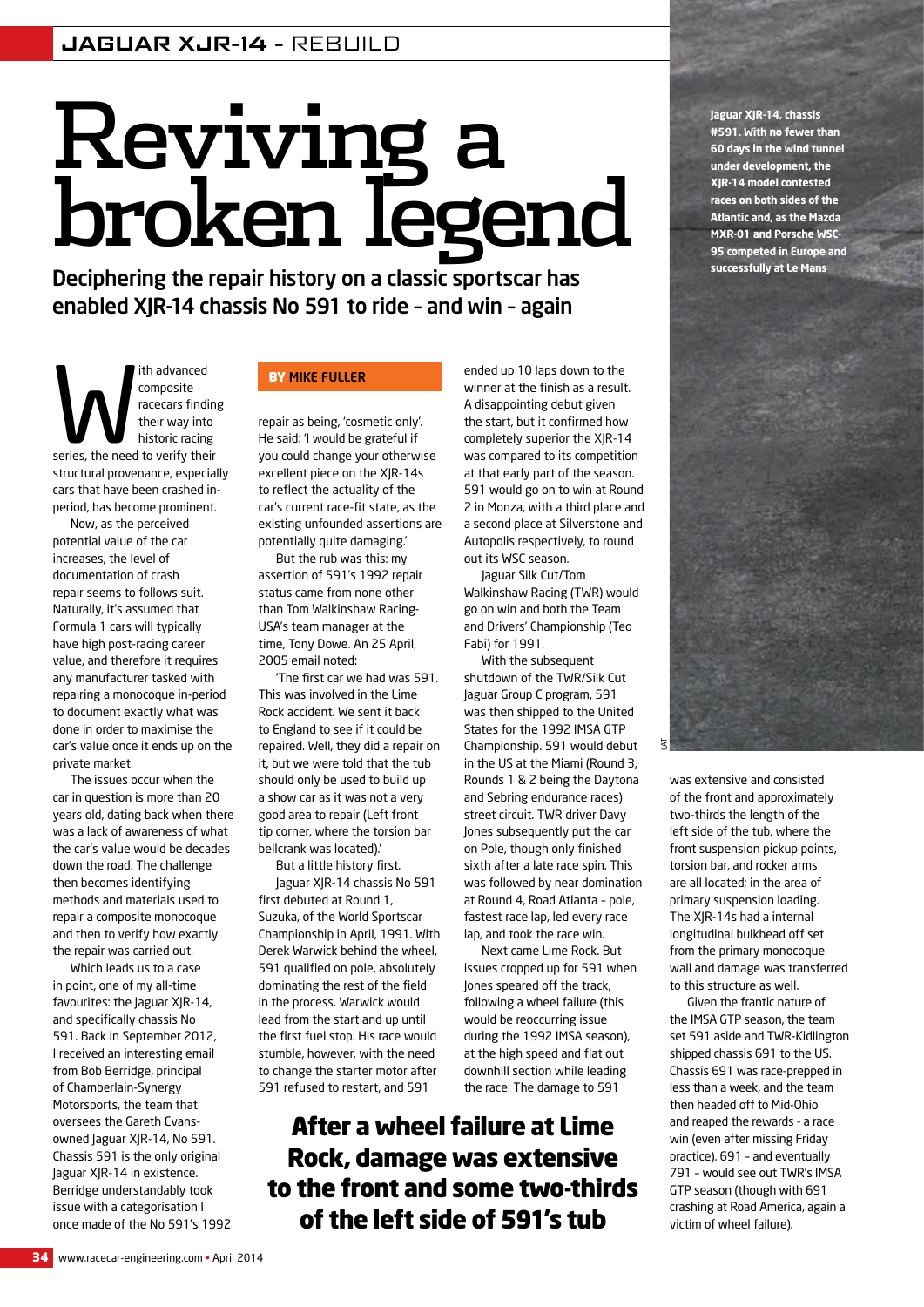

Chassis 591 was sent back to England and repaired, but it sat out the rest of the 1992 season as a show car. Perhaps more interestingly, 591 was over looked for the TWR-Porsche WSC 95 program a few years later - Chassis 791 was preferred. 591 never raced competitively again, and that was very telling.

Questions lingered over the viability of the repair to 591 as the car passed into private ownership. Over the years the details were forgotten. The repair looked OK after all. Looks being one thing, ultrasound testing apparently showed a void-free repair.

But void-free and viable could be two different things after all, as it said nothing at all about what that repair entailed, for example, what materials were used. And, given that the corner was so highly loaded, it was of particular importance to

verify the provenence of the repair, if possible. Says Robert Tetrault, Operation Manager at Astec, Advanced Structural Technologies, Ltd, from 1992- 1996, '...from memory the laminating specification in that corner would be up to 15-20mm thick with unidirectional and woven carbon fabric lay up in a very specific way to take account of the loads in racing conditions.' Hence slapping some carbon on the corner and calling it good wasn't going to suffice at all.

And with these question marks making their way into the public domain, Berridge and Evans were concerned that they could

tarnish the car's marketability given 591's very high potential value; it is the only original XJR-14 in existence. So more research was needed.

Heading up that research was Dave Benbow, director of Composites Technologies, the firm ultimately entrusted with executing the contemporary repair on 591, but more interestingly, an engineer with TWR during the XJR-14 time period, 'At the time, when the car was originally crashed, two repair schemes were offered to TWR from Astec. One to make the car complete, and the second to make the car raceable again.'

"When the car was originally crashed, two repair schemes were offered: one to make it complete, and another to make it raceable"

Scheme One entailed removing the damaged section and manufacturing new replacement sections, laid up out of the original mould and from the correct layup schedule. Given the location and nature of the repair, multiple new sections would have to be manufactured. To start, all the damaged sections would be removed as neatly as possible. Then the entire perimeter of the damaged area would then be offset by relieving the honeycomb back 25-30mm, in order to create lap joint for bonding. The replacement panels would then be dry fitted to the tub, to insure a precise fit, and then cold bonded with 3M 9323 structural adhesive, and riveted into place. After full adhesive cure the rivets would be drilled out and black-pigmented adhesive put into the resulting holes. Scheme Two consisted of

Scheme One, but with additional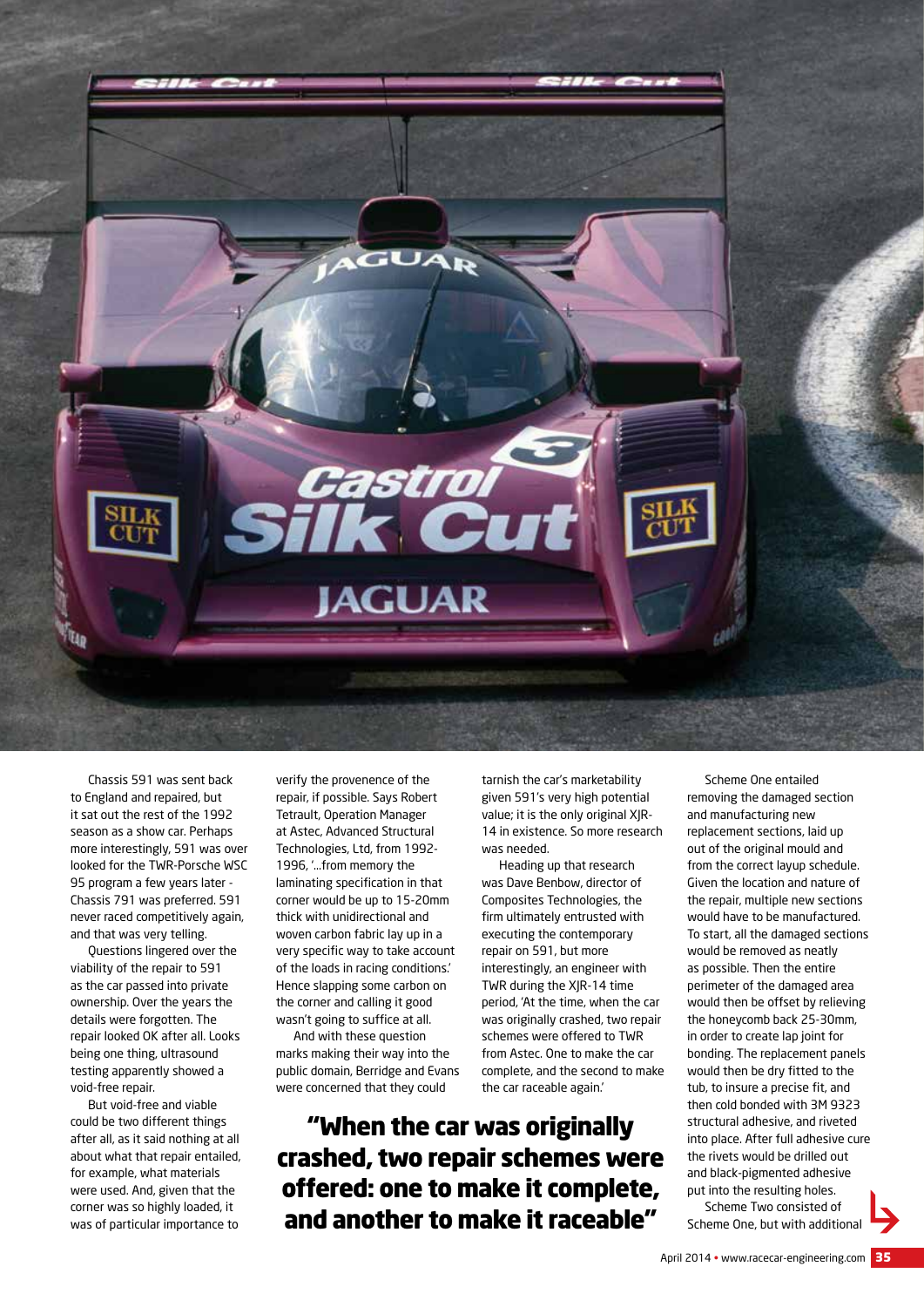#### **JAGUAR XJR-14 -** REBUILD



**As you can see, any damage occurring to this highly loaded corner would be a real headache**



**Three monocoques were manufactured for the original XJR-14 World Sportscar 1991 programme; chassis 591, 691 and 791**

layups, the 'belts and braces,' on the outside and inside of the monocoque across the seam of the replacement sections, in order to tie everything together structurally. The work required on the inside of the tub meant abrading the surfaces to be laid up, laying up, and vacuum bagging around the off-set longitudinal bulkheads, in the very confined space of the foot well; a claustrophobic's nightmare. And in the end, all of this would have added substantially to the cost of the repair.

And as such, Tom Walkinshaw opted for the less expensive of the two repair schemes (roughly £3500 v £5000-£6000 in 1992 costs). It was said, according to Benbow, that even Walkinshaw did not expect the car to race

again, inasmuch as there wasn't any place in Europe for the XJR-14 to race any longer and the US IMSA GTP series effectively imploded at the end of the 1992 season. But what came out of Composite Technologies' research into the work done to 591 back in 1992 was tacit admission that Scheme One was considered, 'non-raceworthy.'

With it confirmed that the original 1992 Scheme One repair wasn't raceworthy, the hard decision was made to carry out Scheme 2. But really there was little choice, the completion of the entire 1992 repair would make the car whole once again and eliminate any questions regarding its provenience.

Naturally there would be challenges. For instance, the



**The high downforce nature of the US circuits in 1992 highlighted the Jaguar's weakness - wheel failure at Lime Rock led to a large accident**

use of 3M's 9323 structural adhesive in the 1992 Scheme One repair would mean that a low temperature pre-preg composite would have to be used for the 2013 Scheme Two repair. The reason for this was 9323 lost substantial strength at temperatures above 180degF. So this limitation had to be taken in to consideration in order not to affect the strength of the original 1992 repair. Composite Technologies was able to source suitable low-temperature pre-preg from PRF Composite Materials out of Poole, Dorset, UK; a 2x2, 200g/ sq m (gsm—denotes fabric weight and more importantly, relative ply thickness), twill fabric for the inner ply and a period-correct fiveharness satin, 280gsm, outer ply.

But before any layup could be done, Composites Technologies first had to establish a bagging method for the outer and inner repair work. Given the shape changes, awkward bagging locations, insert and throughholes all conspiring against, it took more than one test-try to achieve an inner and outer bag that held acceptable vacuum. After 45 accumulated hours of testing, acceptable leak-down results were achieved and the technicians had a method to complete the Scheme Two repair.

And most would have stopped there. But given the intrinsic value of the car, reputedly upwards of \$3m, it was thought

it would be prudent to 'prove' the effectiveness of the work. Delta Motorsport Ltd, an automotive and motorsports engineering consultancy (notably carrying out the FIA's yaw-blowover study for LMP sportscars), was contacted to devise and execute a series of tests to verify the suspension mounting point stiffness and monocoque integrity, and to ultimately validate 591's track suitability.

However, prior to any design work being executed, the XJR-14's suspension geometry needed to be defined. Let us harken back to the days in which the XJR-14 was designed; these were still the days of drafting boards, and the paper drawings that defined the XJR-14 are gone, or essentially so, and very difficult to acquire. And even if CAD was utilised to define elements of the XJR-14, data such as that is no easier to acquire than paper drawings given obsolete CAD programs and corrupted data. Therefore it was up to Delta Motorsport's technicians, using height gauges, linear calipers, and digital scanners, to inspect all the relevant suspension elements, mounting points, and monocoque surfaces, and then model these, using Catia, into 3D CAD space.

But additional information was needed. Lacking knowledge of representative static ride heights,

### Given the intrinsic value of the car, reputedly upwards of \$3m, it was thought it would be prudent to 'prove' the effectiveness of the repairs